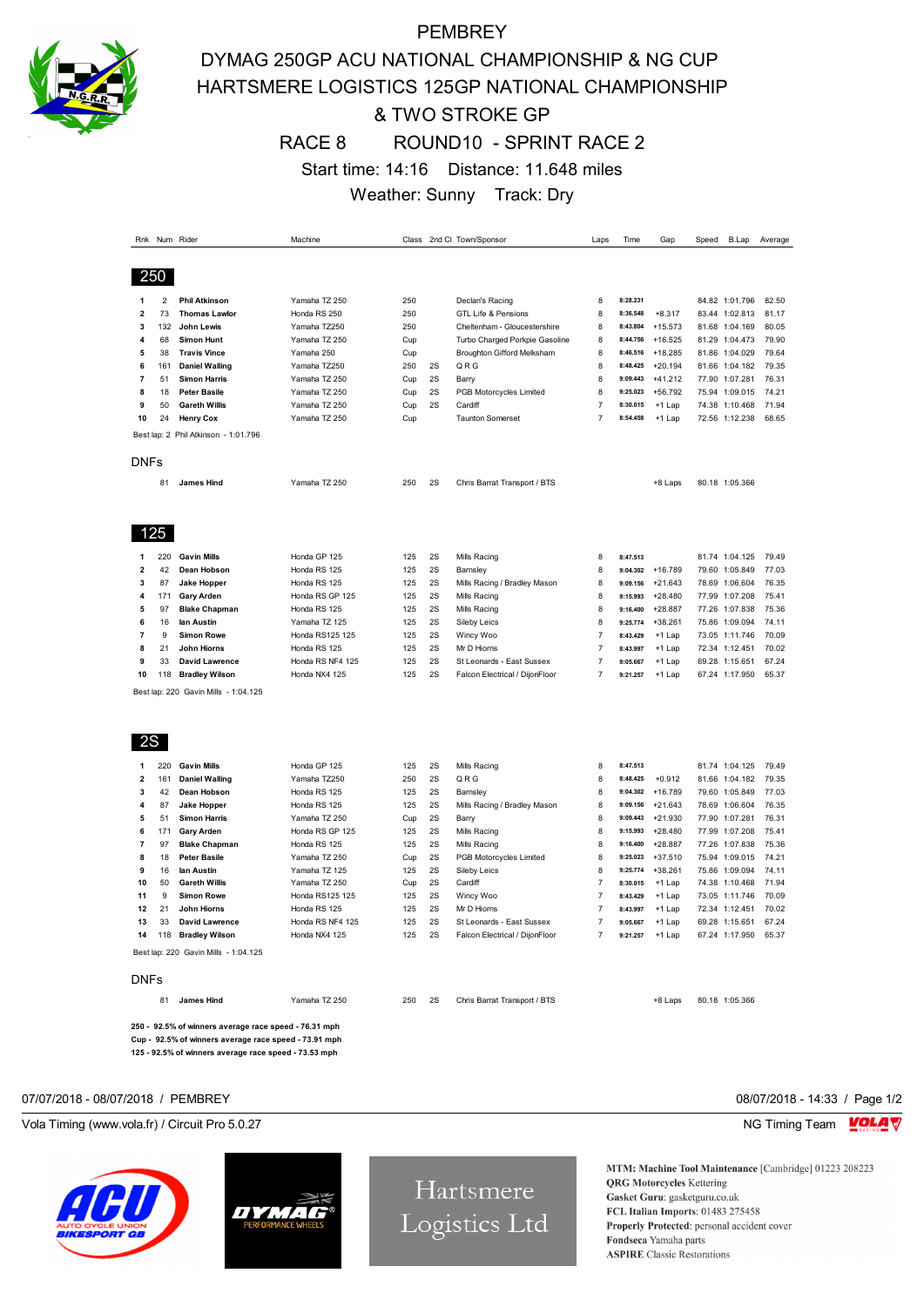#### PEMBREY

DYMAG 250GP ACU NATIONAL CHAMPIONSHIP & NG CUP HARTSMERE LOGISTICS 125GP NATIONAL CHAMPIONSHIP & TWO STROKE GP RACE 8 ROUND10 - SPRINT RACE 2 Start time: 14:16 Distance: 11.648 miles Weather: Sunny Track: Dry

**2S - 92.5% of winners average race speed - 73.53 mph**

08/07/2018 - 14:33 / Page 2/2<br>NG Timing Team  $\sqrt{\frac{Q}{M}}$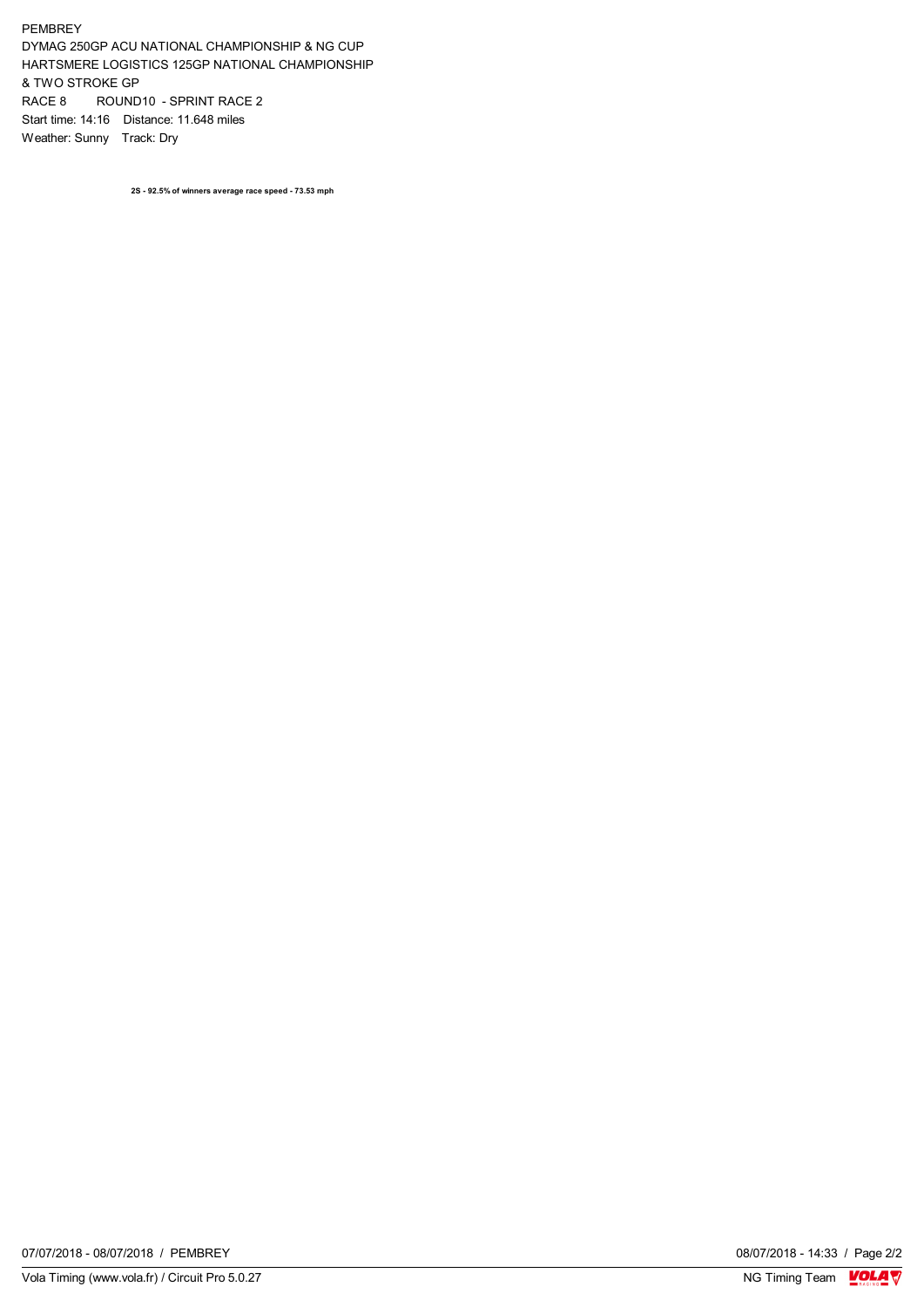

# **PEMBREY** DYMAG 250GP ACU NATIONAL CHAMPIONSHIP & NG CUP HARTSMERE LOGISTICS 125GP NATIONAL CHAMPIONSHIP & TWO STROKE GP RACE 8 ROUND10 - SPRINT RACE 2 LAP TIMES

|                       | Time                  | Lap                          | Time           | Lap                | Time                 |
|-----------------------|-----------------------|------------------------------|----------------|--------------------|----------------------|
|                       |                       |                              |                |                    |                      |
|                       | <b>Ben Ashcroft</b>   |                              | David Lawrence | 2<br>3             | 1:07.208<br>1:07.953 |
|                       |                       |                              |                |                    |                      |
|                       | <b>START</b>          | <b>START</b>                 |                | 4                  | 1:07.268             |
|                       |                       | $\mathbf{1}$                 |                | 5                  | 1:07.982             |
|                       |                       | $\overline{2}$               | 1:15.651       | 6                  | 1:08.285             |
|                       |                       |                              |                | 7                  | 1:07.539             |
|                       | <b>Blake Chapman</b>  | 3                            | 1:17.044       | 8                  | 1:07.606             |
|                       |                       | 4                            | 1:16.707       |                    |                      |
|                       |                       | 5                            | 1:16.490       |                    |                      |
|                       | <b>START</b>          | 6                            | 1:17.124       | <b>Gavin Mills</b> |                      |
| 1                     |                       | 7                            | 1:17.275       |                    |                      |
| $\boldsymbol{2}$      | 1:10.454              |                              |                |                    |                      |
| 3                     | 1:08.643              |                              |                |                    | <b>START</b>         |
| 4                     | 1:08.435              | Dean Hobson                  |                | 1                  |                      |
| 5                     | 1:08.019              |                              |                | 2                  | 1:04.784             |
| 6                     | 1:08.050              |                              |                | 3                  | 1:04.409             |
| 7                     | 1:07.838              | <b>START</b>                 |                | 4                  | 1:05.083             |
| 8                     | 1:07.993              | $\mathbf{1}$                 |                | 5                  | 1:04.125             |
|                       |                       | $\overline{2}$               | 1:05.849       | 6                  | 1:05.095             |
|                       |                       | 3                            | 1:06.375       | 7                  | 1:05.172             |
|                       | <b>Bradley Wilson</b> | 4                            | 1:07.061       | 8                  | 1:05.431             |
|                       |                       | 5                            | 1:06.902       |                    |                      |
|                       |                       | 6                            | 1:07.272       |                    |                      |
|                       | <b>START</b>          | 7                            | 1:07.726       |                    |                      |
| $\mathbf{1}$          |                       | 8                            | 1:08.987       | <b>Henry Cox</b>   |                      |
| 2                     | 1:18.316              |                              |                |                    |                      |
|                       |                       |                              |                |                    | <b>START</b>         |
| 3                     | 1:17.950              |                              |                |                    |                      |
| 4                     | 1:19.276              |                              |                | 1                  |                      |
| 5                     | 1:19.131              | <b>Gareth Willis</b>         |                |                    |                      |
| 6                     | 1:19.540              |                              |                | 2                  | 1:12.799<br>1:12.238 |
| $\overline{7}$        | 1:19.112              | <b>START</b>                 |                | 3                  |                      |
|                       |                       | 1                            |                | 4                  | 1:14.420             |
|                       |                       |                              | 1:10.468       | 5                  | 1:15.862             |
|                       |                       | 2                            | 1:10.893       | 6                  | 1:17.790             |
|                       | Daniel Walling        | 3<br>4                       | 1:11.583       | 7                  | 1:18.188             |
|                       |                       |                              |                |                    |                      |
|                       |                       | 5                            | 1:11.318       |                    |                      |
|                       | <b>START</b>          | 6                            | 1:12.101       |                    |                      |
| $\mathbf{1}$          |                       | $\overline{7}$               | 1:11.636       | lan Austin         |                      |
| $\sqrt{2}$            | 1:04.768              |                              |                |                    |                      |
| 3                     | 1:04.182              |                              |                |                    | <b>START</b>         |
| 4                     | 1:05.254              | Gary Arden                   |                | 1                  |                      |
| 5                     | 1:04.555              |                              |                | 2                  | 1:09.744             |
| 6                     | 1:05.895              |                              |                | 3                  | 1:10.070             |
| $\boldsymbol{7}$<br>8 | 1:06.131<br>1:06.609  | <b>START</b><br>$\mathbf{1}$ |                | 4<br>5             | 1:09.672<br>1:09.612 |

## 07/07/2018 - 08/07/2018 / PEMBREY 08/07/2018 - 14:28 / Page 1/2

Vola Timing (www.vola.fr) / Circuit Pro 5.0.27 NG Timing Team NG Timing Team NG Timing Team NG Timing Team NG





Hartsmere Logistics Ltd

MTM: Machine Tool Maintenance [Cambridge] 01223 208223 **QRG** Motorcycles Kettering Gasket Guru: gasketguru.co.uk FCL Italian Imports: 01483 275458 Properly Protected: personal accident cover Fondseca Yamaha parts **ASPIRE** Classic Restorations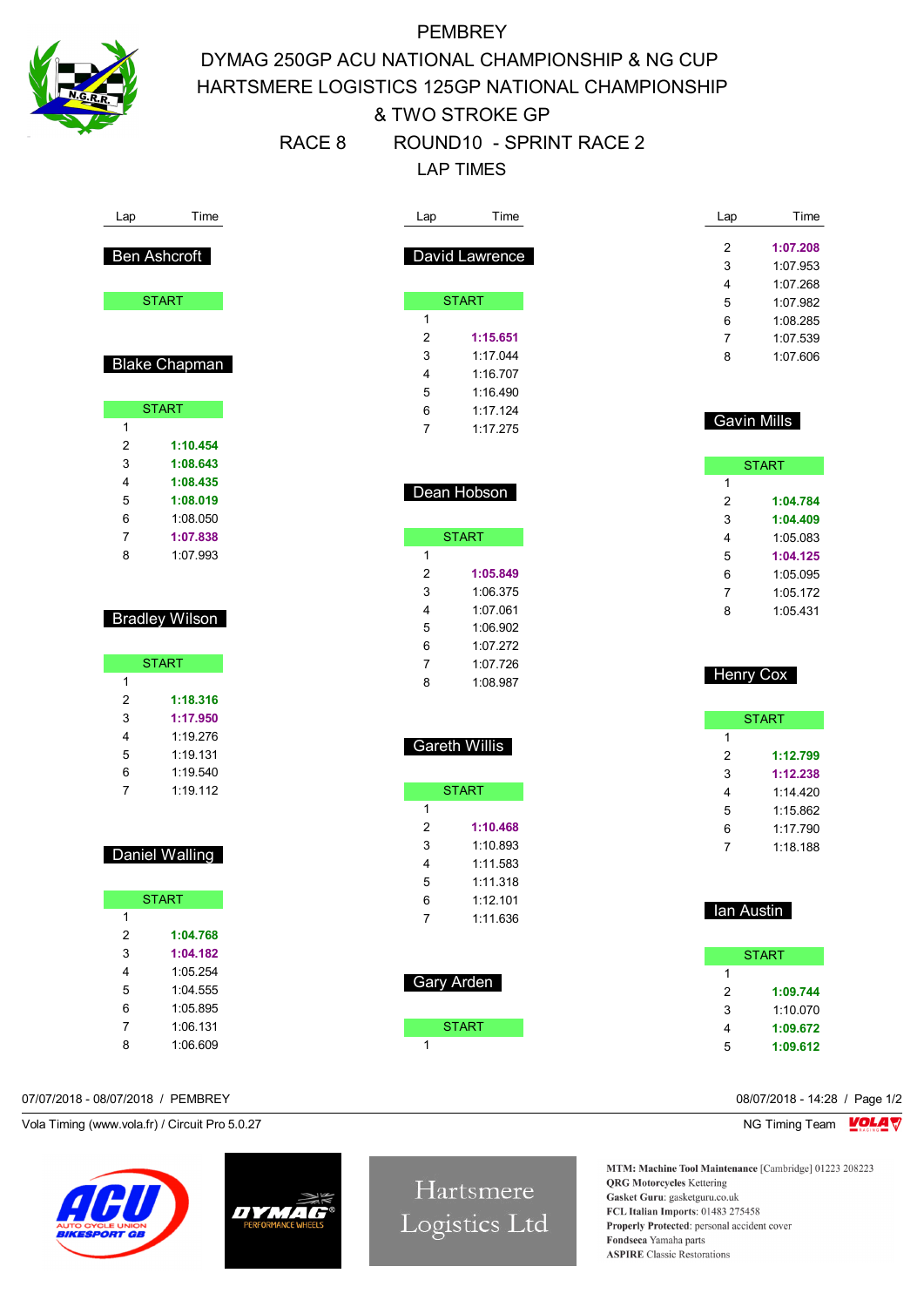### PEMBREY

DYMAG 250GP ACU NATIONAL CHAMPIONSHIP & NG CUP HARTSMERE LOGISTICS 125GP NATIONAL CHAMPIONSHIP & TWO STROKE GP RACE 8 ROUND10 - SPRINT RACE 2 LAP TIMES

| Lap              | Time         | Lap          | Time                | Lap               | Time                |
|------------------|--------------|--------------|---------------------|-------------------|---------------------|
| 6                | 1:09.094     |              | <b>START</b>        |                   |                     |
| 7                | 1:09.422     |              |                     |                   | Simon Rowe          |
| 8                | 1:09.150     |              |                     |                   |                     |
|                  |              |              | Peter Basile        |                   | <b>START</b>        |
|                  |              |              |                     | $\mathbf{1}$<br>2 | 1:12.500            |
|                  | Jake Hopper  |              | <b>START</b>        | 3                 | 1:11.746            |
|                  |              | $\mathbf{1}$ |                     | 4                 | 1:12.645            |
|                  | <b>START</b> | 2            | 1:10.511            | 5                 | 1:13.231            |
| 1                |              | 3            | 1:10.141            | 6                 | 1:15.188            |
| $\boldsymbol{2}$ | 1:06.960     | 4            | 1:09.615            | 7                 | 1:13.596            |
| 3                | 1:06.604     | 5            | 1:09.556            |                   |                     |
| 4                | 1:07.640     | 6            | 1:09.162            |                   |                     |
| 5                | 1:07.887     | 7            | 1:09.015            |                   |                     |
| 6                | 1:07.454     | 8            | 1:09.156            |                   | Thomas Lawlor       |
| 7                | 1:07.503     |              |                     |                   |                     |
| 8                | 1:06.957     |              |                     |                   | <b>START</b>        |
|                  |              |              | Phil Atkinson       | 1                 |                     |
|                  |              |              |                     | 2                 | 1:03.967            |
|                  | James Hind   |              | <b>START</b>        | 3                 | 1:02.813            |
|                  |              | 1            |                     | 4                 | 1:02.859            |
|                  |              | 2            | 1:01.796            | 5                 | 1:03.479            |
|                  | <b>START</b> | 3            | 1:01.899            | 6                 | 1:03.955            |
| 1                |              | 4            | 1:02.006            | 7                 | 1:04.357            |
| 2                | 1:05.547     | 5            | 1:02.859            | 8                 | 1:05.095            |
| 3                | 1:05.366     | 6            | 1:04.007            |                   |                     |
|                  |              | 7            | 1:04.036            |                   |                     |
|                  | John Hiorns  | 8            | 1:03.468            |                   | <b>Travis Vince</b> |
|                  |              |              |                     |                   | <b>START</b>        |
|                  | <b>START</b> |              | <b>Simon Harris</b> | 1                 |                     |
| 1                |              |              |                     | 2                 | 1:04.477            |
| 2                | 1:12.451     |              | <b>START</b>        | 3                 | 1:04.978            |
| 3                | 1:13.004     | 1            |                     | 4                 | 1:04.857            |
| 4                | 1:13.201     | 2            | 1:07.281            | 5                 | 1:04.029            |
| 5                | 1:13.840     | 3            | 1:07.857            | 6                 | 1:04.593            |
| 6                | 1:13.511     | 4            | 1:07.860            | 7                 | 1:04.756            |
| $\boldsymbol{7}$ | 1:13.560     | 5            | 1:07.936            | 8                 | 1:05.883            |
|                  |              | $\,6$        | 1:07.529            |                   |                     |
|                  |              | 7            | 1:07.491            |                   |                     |
|                  | John Lewis   | 8            | 1:07.464            |                   |                     |
|                  |              |              |                     |                   |                     |
|                  | <b>START</b> |              | <b>Simon Hunt</b>   |                   |                     |

**START** 

 **1:04.747 1:04.473** 1:05.099 1:04.846 1:05.605 1:04.930 1:05.176

 $\overline{1}$ 

|   | <b>START</b> |
|---|--------------|
| 1 |              |
| 2 | 1:04.378     |
| 3 | 1.04.383     |
| 4 | 1:04.319     |
| 5 | 1:04.169     |
| 6 | 1:05.238     |
| 7 | 1:04.478     |
| 8 | 1:04.224     |
|   |              |

| Mark Olding |  |
|-------------|--|
|             |  |

07/07/2018 - 08/07/2018 / PEMBREY